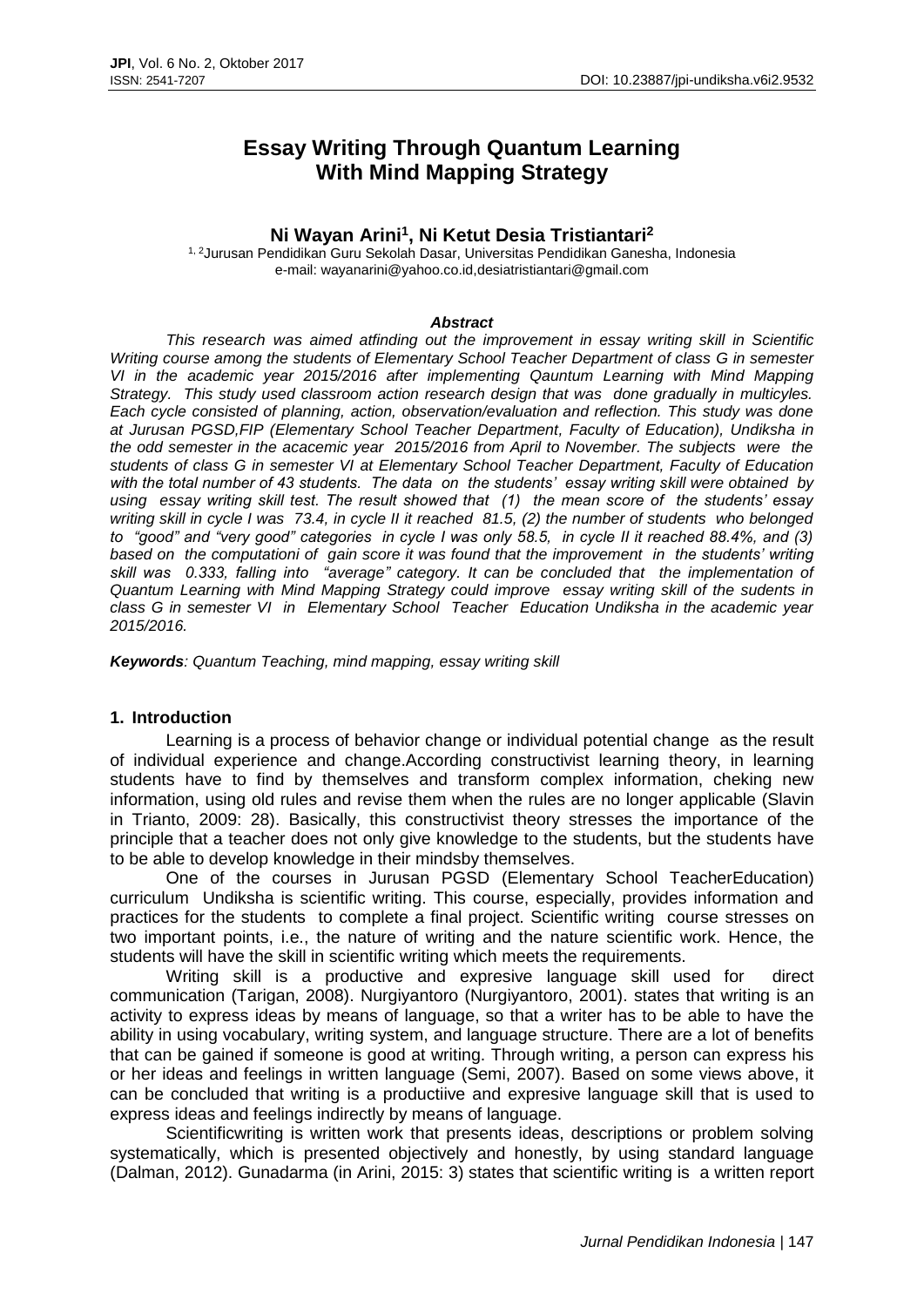and publication that presents a result of research or a study that has been done by someone by following the rules and ethics of science.(Dalman, 2012) differentiates writing according to the weight of its content, i.e.,(1) scientific writing, (2)nonscientific writing, and (3) quasiscientific or popular writing.

One of the types of popular scientific writing is essay. Arini (Arini, 2006) states that an essay is a prose that discusses a problem superficially from the writer's personal perspective.Soemanto in Wiedarti (Djuharie, 2001).states that an essay is a prosaic writing, explaining something (a phenomenon) by focusing on a problem as far as the writer is interested in it. An Essay is a writer's evaluation or perspective of a fact that occurred about which a conclusion will be made.The style of language that is used in an essay can be casual, the important thing is the essay is interesting, fresh and convincing.

Based on the researcher's experience in teaching at class G in semester VI in academic year 2015/2016, still many students have difficulty in writing an essay.In addition, the students lack self-confidence so that they hasitate in expressing ideas. Based on the researcher's brief interview with some students on Thuesday 12<sup>th</sup> April, 2016 still many students had writing skill which fell into "average" category. Based on the preliminary data through a pre-test in essay writing, only a few students had writing effectiveness of good category, i.e., in the range of score of 70-85. This was caused by the students' difficulty in writing an essay. The students were confused to start writing.In addition, some students had not been able to develop their ideas, so that the writing of the essay became less structured.

Based on the finding, the lecturer plays an important role in solving the students' problems in essay writing. One of the things that can be done to improve the students' writing skill is by improving the teaching. So far the teaching of writing proceeded conventionally. The students only listen to the lecturer's explanation on how to write a good essay. Then, the students are asked to write an essay according to the topic provided. The students' works were corrected by the lecturer and were given feedback. Through such teaching the students become less active. They only work according to the lecturer's instruction without any effort to do other activities. The essay writing cource proceeded in a less free and less casual learning environment, so that it caused the teaching to be boring. The students' creative ideas could not be channelled. This had an impact on the weak writing skill of the students.

Quantum Learningis one of the teaching alternative that is regarded relevant to improve the students' writing skill. Quantum means an interaction that changes energy into light, thus Quantum learning is a change in various interaction that happens in and arround the learning moment (DePorter, Reardon, & Singer-Nourie, 2014). The interactions cover elements to learn effectively which affect the students' success. Through the interaction the students' ability and natural apptitude can be changed into a light which is useful for themselves and other people. Quantum Learning is one of learning models that needs a free, casual, fascinating, pleasant, and stimulating condition. The characteristic of Quantum Learning is the management of a learning environment which is pleasant and comfortable by using music such as pop,*dangdut*. jazz and other genres of music (Suryani, 2013).

The framework of Quantum Learning design in which there are 6 stages or phases, i.e., Grow, Experience, Name, Demonstrite, Repeat, and Celebrate (DePorter et al., 2014).The steps in implementing Quantum Learning are (1) Giving the strenght to motivate the students and giving an explanation about the uses of the lesson for the students after the learn it; (2) Managing the learning environment to make the students have fun in learning, with an appropriate setting in the learning environment which prevents boredom.; (3) Creating the feeling of pride by praising the students who are able to answer questions; (4) Giving freedom in learning, by not limiting it into one learning pattern; (5) Making them develop the habit of taking a note ;(6) Making them develop the habit of reading.In addition to listening to the lecturer's explanation, they can also learn through reading to improve their memory power ; (7) Asking the students to be more creative. Creative students are the students who always want to know more, fond of doing an experiment, and playing; and (8) Giving practices to train the students' memories (Rachmawati, 2012).

The implementation of Quantum Learning is integrated with Mind Mapping. Mind Mapping has been arround since the middle of 1970's, which was developed by Tony Buzan.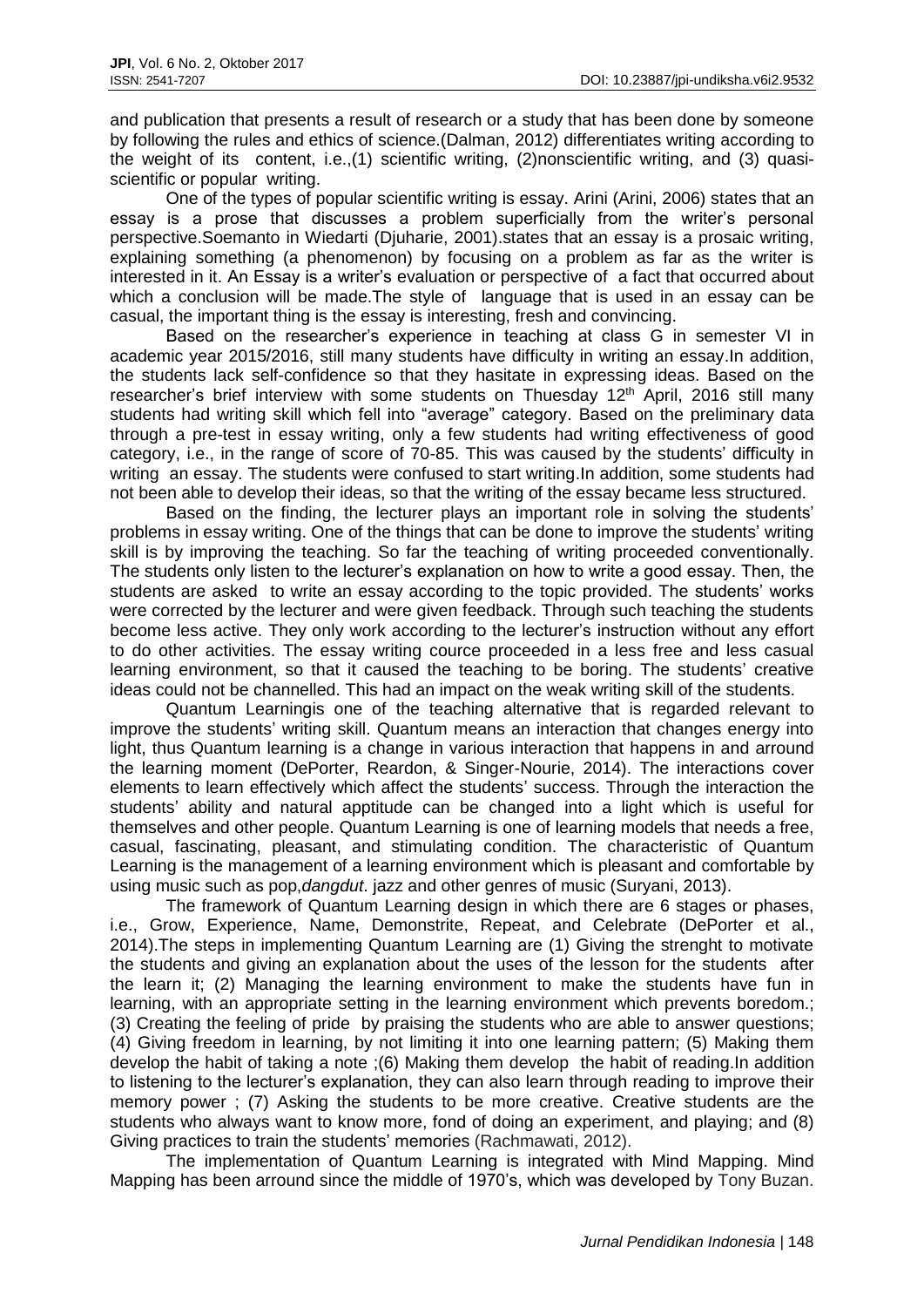Mind Mapping works by taking information from some sources and presenting it as a keyword in bright and colourful presentation (Edwards & Cooper, 2010). Mind Mappingapplies knowledge about brain and thinking process in various fields in life. By applying Mind Mapping strategy both brain hemispheres are involved, since pictures, colors, imaginations (right hemisphere) are used together with words, figures and logic (left hemisphere) . Old ideas in Mind Mapping are connected, helping the brain to make a great jump in concepts and imagination through association. Mind Mapping will help students learn, order, store as much information as possible, grouping it naturally, giving an easy and direct access. Mind Mapping describes an occurate relation between a central theme and main and minor concepts, and using colours to represent concepts is the major aspect that differentiates Mind Mapping built by the students who have achieved a higher level of conceptual understanding (Abi-El-Mona, 2008).

By applying Quantum Learning through Mind Mapping strategy, the lecturer will be able to motivate the students in writing activities since this teaching will make less confidence students become more motivated in learning.Also the students who regard scienctific writing course boring will be more relaxed and the teaching will not become monotonous. Thus, the students become more open in expressing ideas.

This study was aimed at improving essay writing skill in scientific writing course for class G students in semester VI in the academic year 2015/2016 after the implementation of Quantum Learning with Mind Mapping strategy.

## **2. Methods**

This research used classroom action research that is i.e., a close investigation of learning activities in the form of action which is conciously made to occur and occur in a class (Arikunto, 2009: 3). Classroom action research is aimed at developing the lecturer's competence in solving teaching problem, so that it can improve the process and the students' learning achievment.

According to its characteristics, classroom action research is done gradually in multicycles to obtain the best result and valid data. Every cycle consists of planning, action, observation/evaluation, and reflection.

This research was conducted at Jurusan PGSD FIP (Elementary School Teaaher Education Department, Faculty of Education Science) Universitas Pendidikan Ganesha in the odd smester in the academic year 2015/2016 for approximately 8 mounths from April to October.The subjects were the students of class G in smester VI PGSD, FIP with the total number of 43 students. The selection of the subjects was in accordance with the lecturer's task as the lecturer of scientificwriting course in this class. The object of this study was the improvement in writing skill in essay writing among the students of class G in smester VI in the academic year 2015/2016.

The data about essay writing skill were obtained by an using essay writing skill test through an instrument written based on the grand theory of language skills. The data were analyzed by using descriptive quantitative analysis and the decision making was made based on the five scale conversion guide as follows in Table 1.

| Table 1 The Five Scale Conversion Guide for Writing Skill |                      |  |  |  |
|-----------------------------------------------------------|----------------------|--|--|--|
| Criteria                                                  | Category             |  |  |  |
| $85 \le X < 100$                                          | Very Good            |  |  |  |
| $70 \le X < 85$                                           | Good                 |  |  |  |
| $55 \le X < 70$                                           | Average              |  |  |  |
| 40 $\leq \overline{X}$ < 55                               | <b>Below Average</b> |  |  |  |
| X < 40                                                    | Poor                 |  |  |  |
|                                                           | (Agung, 2010: 10)    |  |  |  |

#### **3. Results and Discussion**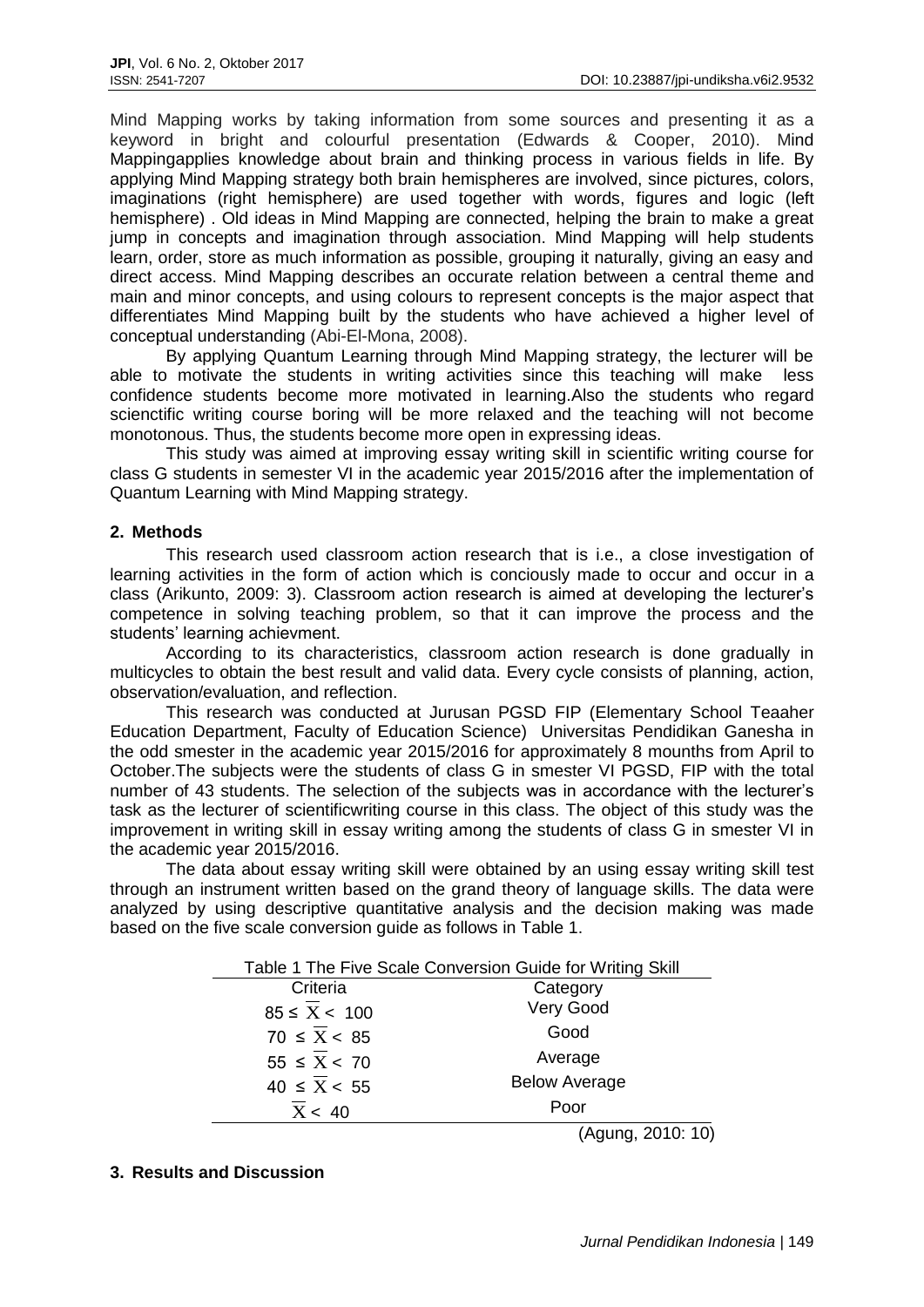#### **Results**

This classroom action research lasted in 2 cycles from  $21<sup>th</sup>$  April 2016 to  $26<sup>th</sup>$  May 2016. The data that had been collected were then analyzed based on the criteria that had been set up before.Every cycle consisted of thee meetings, in which two meetings were used for action and one for evaluation.The distribution of the students' writing skill scores in cycle 1 is presented in the Table 2.

|        | Table 2. The Distribution of the Students' Writing Skill Scores in Cycle 1 |         |                    |      |                      |  |  |  |
|--------|----------------------------------------------------------------------------|---------|--------------------|------|----------------------|--|--|--|
|        | Criteria                                                                   |         | Number of students | %    | Remark               |  |  |  |
| 85     | $\leq$                                                                     | X < 100 |                    | 2.3  | Very good            |  |  |  |
| 70     | $\prec$                                                                    | X < 85  | 24                 | 55.8 | Good                 |  |  |  |
| 55     | $\prec$                                                                    | X < 70  | 16                 | 37.2 | Average              |  |  |  |
| 40     |                                                                            | X < 55  | 2                  | 4.7  | <b>Below Average</b> |  |  |  |
| X < 40 |                                                                            |         | 0                  | 0.0  | Poor                 |  |  |  |

Table 02 shows that in cycle 1 the was one student or 2.3% of the students had a "very good" essay writing skill score, 24 students or 55.8% of the students got "good" essay writing skill score, while 16 students or 37.2% got "average" score, and 2 students or 4.7% got "below average" score.

Based on the result of observation, the implementation of Quantum Learning and Mind Mapping strategy in cycle 1 had not increased the students' essay writing skill. This is seen in the percentage of the students with "good" and "very good" scores, which was only 58.1%. Thus, this study had not yet achieved the success indicators that had been determined. This shows that the study had to be continued to the next cycle.

The less than optimum level in the students writing skill in cycle 1 was caused by the teaching process which had some constraints, i.e., (1) less motivation to effectively push the students to write, so that they only wrote without maximazing the result, (2) the students had difficulties to start writing and to express ideas in words and organizing them into sentences to form a pharagraph, (3) the students didnt know the topic of the essays that they were writing, so that many of the students' essays were superficial, (4) the students did not have self confidence because they were afraid that the lecturer criticizedtheir bad essays so that their works were less than maximal, and (5) the students did not know writing technique, which included ImprovedSpelling System, especially mechanics and the writing of capital letter, beside the use of standard and non standard words .

Based on the result from observation/evaluation activities which were implemented in cycle 1 then an effort was made to improve the implementation of the next action in cycle II.

The implementation of actionin cycle II was modified according to the result of reflection of teaching in cycle 1. The distribution of the students' writing skill scores is presented in the Table 3.

| Table 3. The Distribution of Writing Skill Scores for Cycle II |        |                 |                    |       |                      |  |
|----------------------------------------------------------------|--------|-----------------|--------------------|-------|----------------------|--|
| Criteria                                                       |        |                 | Number of students | $\%$  | Remark               |  |
| 85                                                             | $\leq$ | X < 100         | 22                 | 51.16 | Very good            |  |
| 70                                                             | $\leq$ | X < 85          | 16                 | 37.21 | Good                 |  |
| 55                                                             |        | $\leq$ $X < 70$ | 4                  | 9.30  | Average              |  |
| 40                                                             | $\leq$ | X < 55          |                    | 2.33  | <b>Below Average</b> |  |
| 40                                                             |        |                 | 0                  | 0.0   | Poor                 |  |

Table 3 shows that in cycle II 22 students or 51.16% of the students had "very good" essay writing skill, 16 students or 37.21% had " good" writing skill, 4 students or 9.30% had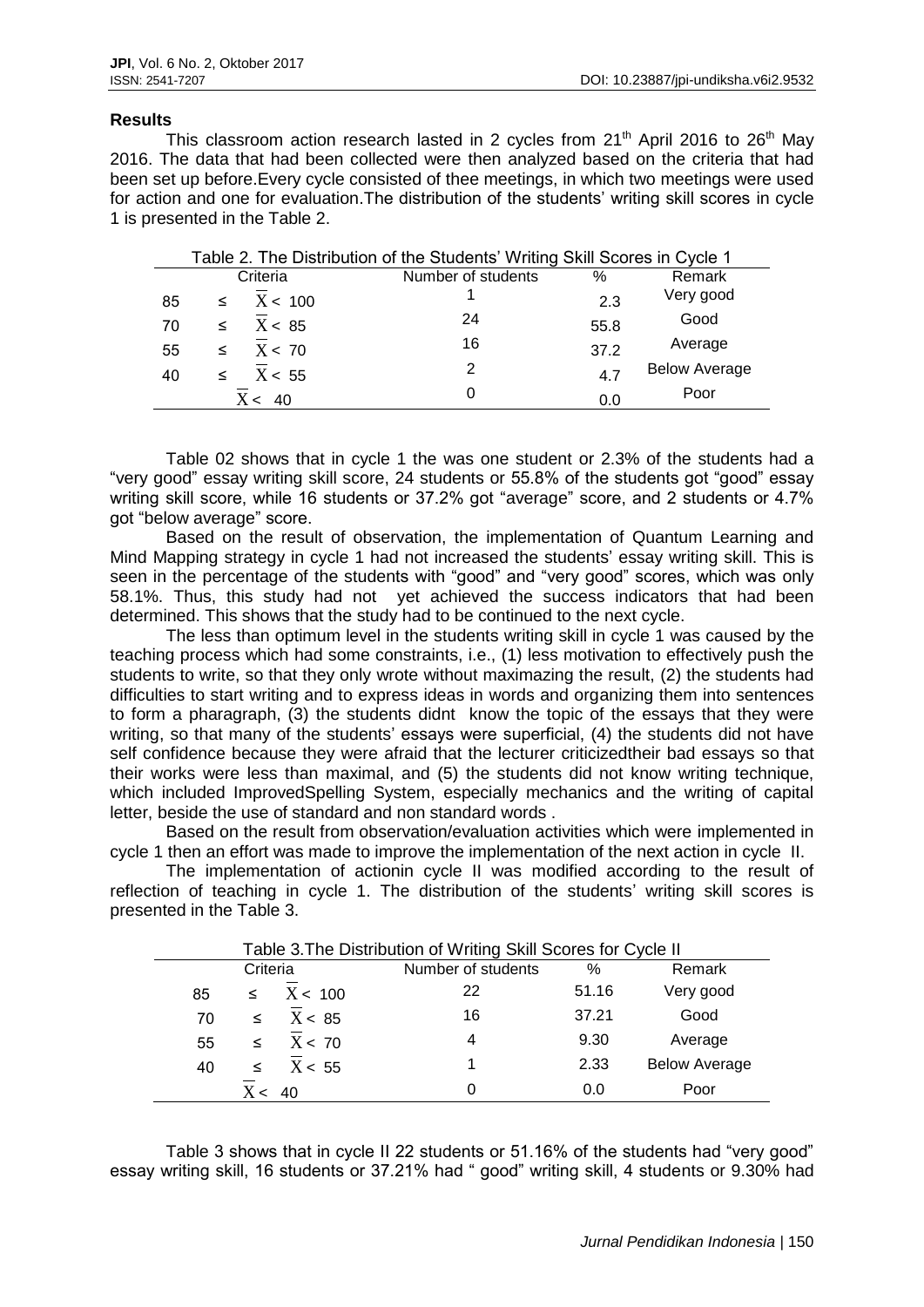"average" writing skill and 1 student or 2.33% had " below average" writing skill. Based on the observation in cycle II, the implmentation of Quantum Learning and Mind Mapping strategy in cycle II had been able to improve thestudents' essay writing skill. This is seen from the attainment of the students writing skill with "good" category and "very good" category, which had reached 88.37%, so that it can be said that this research was successful and did not need to be continued to the next cycle.

# **Discussion**

Based on data analysis in cycle 1, only 25 students got essay writing skill in "good" and "very good" categories. Based on the researcher's observation, this was caused by some factors, i.e., (1) a low motivation. Motivation is an efficient instrument to push the students to write, It seemed that the students wrote just for the sake of writing without maximazing their results, (2) the students had difficulty to start and to express their ideas in words and organizing them in sentences to form a pharagraph, (3) the students did not know the topic of their essays very well so that most of the writing was still superficial, (4) the students felt less confident with their work because they were afraid to be critisized by the lecturer so that the students' works became less than maximal, and (5) The lack of students' understanding of the writing technique, which covered Improved Spelling System, especially the use of mechanics and the writing of capital letter, beside the use of standard and nonstandard words.

After an improvement was made in cycle II, the students' essay writing skill scores increased. The number of students whose writing skill was in "good" and "very good" categories improved up to 88.37% or 38 of 43 students.This is a very significant improvement from the previous cycle. By implementing Quantum Learning with, the constrain faced in the previous cycle problem could be overcome. Learning became student's centered. The students did not need to fix their attention to the lecturer' intructions. The lecturer was only a facilitator in learning activity. The students were free to be creative in expressing ideas. This was in line with Rati (Rati, 2013) who states that Quantum Learning is student centered. This is more constructivism in nature, i.e., the students have had prior knowledge from daily experience and previous educational level. The lecturer could bridge the students previous knowledge to the scientific knowledge that will be taught.

Quantum Learning is implemented in a free, fascinating, pleasant, and stimulating condition.This has a posistive impact on the students' motivation. The students' writing motivation can be developed, so that there is no laziness in writing anymore. This is consistant with the finding of Darkasyi (Darkasyi, Johar, & Ahmad, 2014) who states that by Quantum Learning, the motivation to learn in an individual, both conciously and nonconciously to do something with a particular goal can be improved. In thi case, the students need to be given a treatment to develop learning motivation, i.e., by creating a certain condition so that the students are motivated to learn.

By implementing Quantum Learning, the learning condition becomes more relaxed. With a relaxed learning condition, the students can optimally channel their potential. This is comfirmed by Suryani's finding (Suryani, 2013) that states that learning with Quantum Learning becomes more pleasant. This procedure provides a teaching style that enpowers the students to achieve a higher achievement than what is regarded possible. This also helps teachers to improve the students' skill and motivation, so that the teachers will get more satisfaction from their performance.

The constraint faced by the students in developing ideas can be overcome by Mind Mapping. Before writing an essay the students have been able to write an essay outline. Essay outline is made by Mind Mapping strategy which can help students to learn, organize, store as much information as possible and group the information naturally. This is in line with the result of the research done by Zampetakis (Zampetakis et.al, 2007) that states that the use of Mind Mapping can produce a good performance. The implementation of Mind Mapping can also improve creativity so that this strategy is a good solution to be implemented in teaching.

By asking students to repeat the lesson that they have learned, this will help them to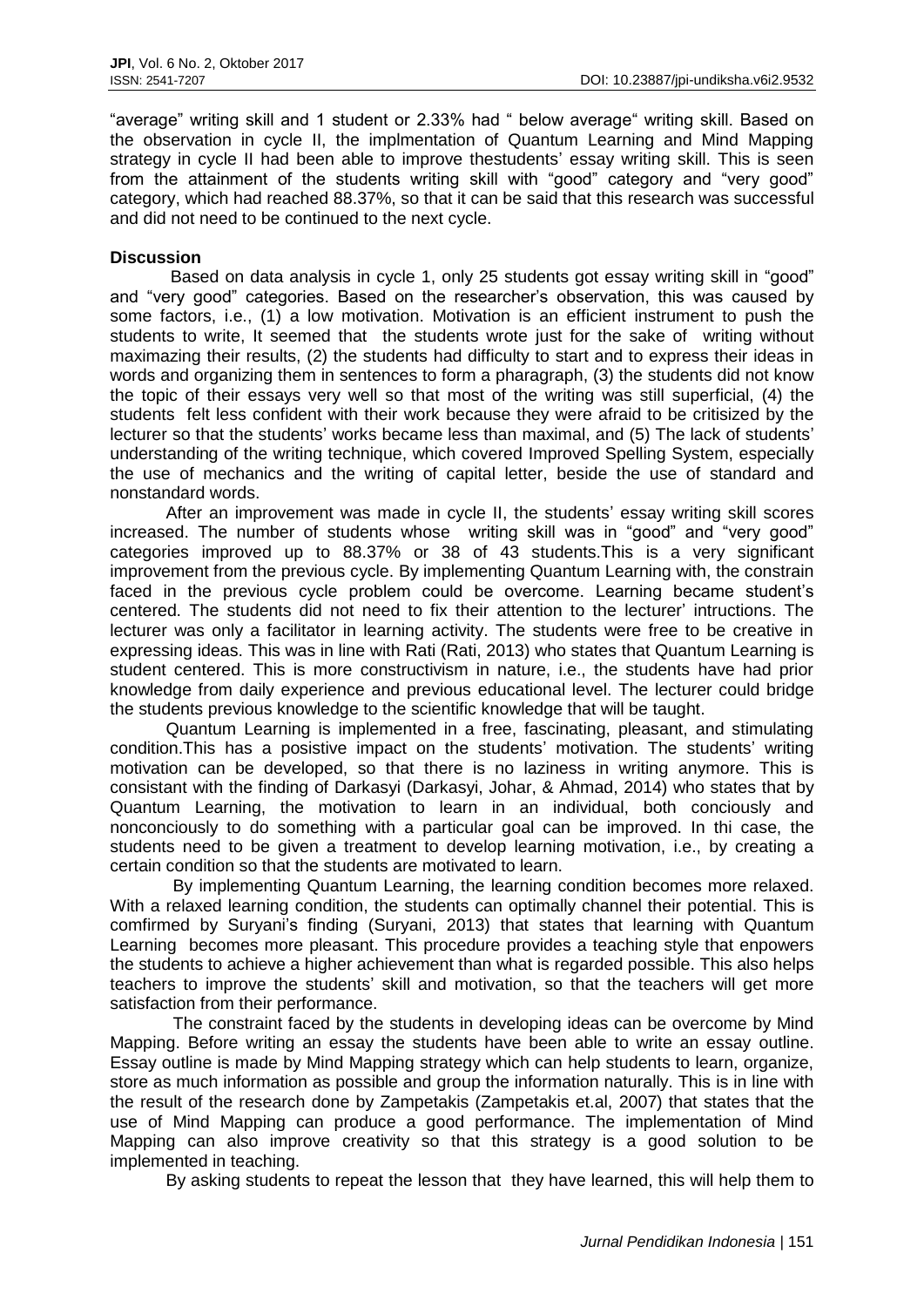be skillful writers.Naturally, writing skill can be acquired by students through continous practice and celebration of their success in writing. This is very helpful in developing the students' self confidence, so that they do not need to be afraid of and bored with writing activity. This is similar to the result of Saptanti Rahayu's work in2008 en- titled "The use of Quantum Learning method to improve the students geography learning achievement viewed from students' intelligence'. The result of her study shows that the application of Quantum Learning method can improve students' learning achievement viewed from their intelligence level and the use of Quantum Learning method can improve students' activity in learning.

The finding is also confirmed by the research done by Andrew W Dawis in his study entitled "The Effect of Quantum Learning on Standardized Test Scores versus schools that do not use Quantum Learning". The result shows that teachers who used Quantum Learning werea more likely to have succesful students than those who did not use Quantum Learning.

In addition, the use of Mind Mapping helps the students very much in writing an essay outline that leads the writing process toward neater and more directed one. Based on the data analysis in cycle II, it can be concluded that the implementation of Quantum Learning with Mind Mapping strategy could improve the essay writing skill of the students in class G in semester VI, Jurusan PGSD (Elementary School Teacher Education department), Undiksha in the academic year 2015/2016, so that this classroom action research can be said to be successful.

## **4. Conclusion**

There are some findings of this study, i.e., (1) the mean score of the students' essay writing skill in cycle 1 was 73.4, in cycle II there was an improvement so that the mean score reached 81.5 , (2) the number of students in " good" and "very good" categories in cycle 1 was only 58.1%, in cycle II it reached 88.4%, and (3) based on the computition of gain scores, it was found that the improvement in the students' writing skill was 0.303, in "average" qualification. Based on the findings explained in the previous section, it can be concluded that the implementation of Quantum Learning with Mind Mapping strategy could improve the students' essay writing skill in class G in semester VI, *Jurusan PGSD* (Elementary School Teacher Education Department), Undiksha in the academic year 2015/2016.

#### **References**

Abi-El-Mona, I. and F. A.-E.-K. (2008). The Influence of Mind Mapping on Eighth Graders' Science Achievement. *School Science and Mathematics.*, *108*(7), 298–312.

Arikunto, S. (2009). *Dasar-Dasar Evaluasi Pendidikan*. Jakarta: Bumi Aksara.

- Arini. (2006). *Peningkatan Keterampilan Berbahasa Indonesia Berbasis Kompetensi*. Singaraja: Jurusan Pendidikan Dasar Fakultas Ilmu Pendidikan Universitas Pendidikan Ganesha.
- Arini, N. W. (2015). *Pedoman Penulisan Karya Ilmiah*. Singaraja: Undiksha Press.

Dalman. (2012). *Menulis karya ilmiah*. Lampung: UM Lampung Press.

- Darkasyi, M., Johar, R., & Ahmad, A. (2014). Peningkatan Kemampuan Komunikasi Matematis dan Motivasi Siswa dengan Pembelajaran Pendekatan Quantum Learning pada Siswa SMP Negeri 5 Lhokseumawe. *Jurnal Diktatik Matematika*, *1*(1), 21–34.
- DePorter, B., Reardon, M., & Singer-Nourie, S. (2014). *Quantum Teaching*. Bandung: PT Mizan Pustaka.
- Djuharie, O. S. dan S. (2001). *Panduan Membuat Karya Tulis Resensi, Laporan Buku, Skripsi, Tesis, Artikel, Makalah, Berita, Essei, dll*. Bandung: Yrama Widya.
- Edwards, S., & Cooper, N. (2010). Mind mapping as a teaching resource. *Clinical Teacher*, *7*(4), 236–239.

Nurgiyantoro, B. (2001). *Menulis secara Populer*. Jakarta: Putaka Jaya.

- Rachmawati, R. (2012). The Implementation Quantum Teaching Method of Graduate Through Up-Grade Hard Skill And Soft Skill (Case Study On Management Accounting Class). *Procedia - Social and Behavioral Sciences*, *57*(9), 477–485.
- Rati, N. W. (2013). Pengaruh Model Pembelajaran Kuantum Bermuatan Peta Pikiran dan